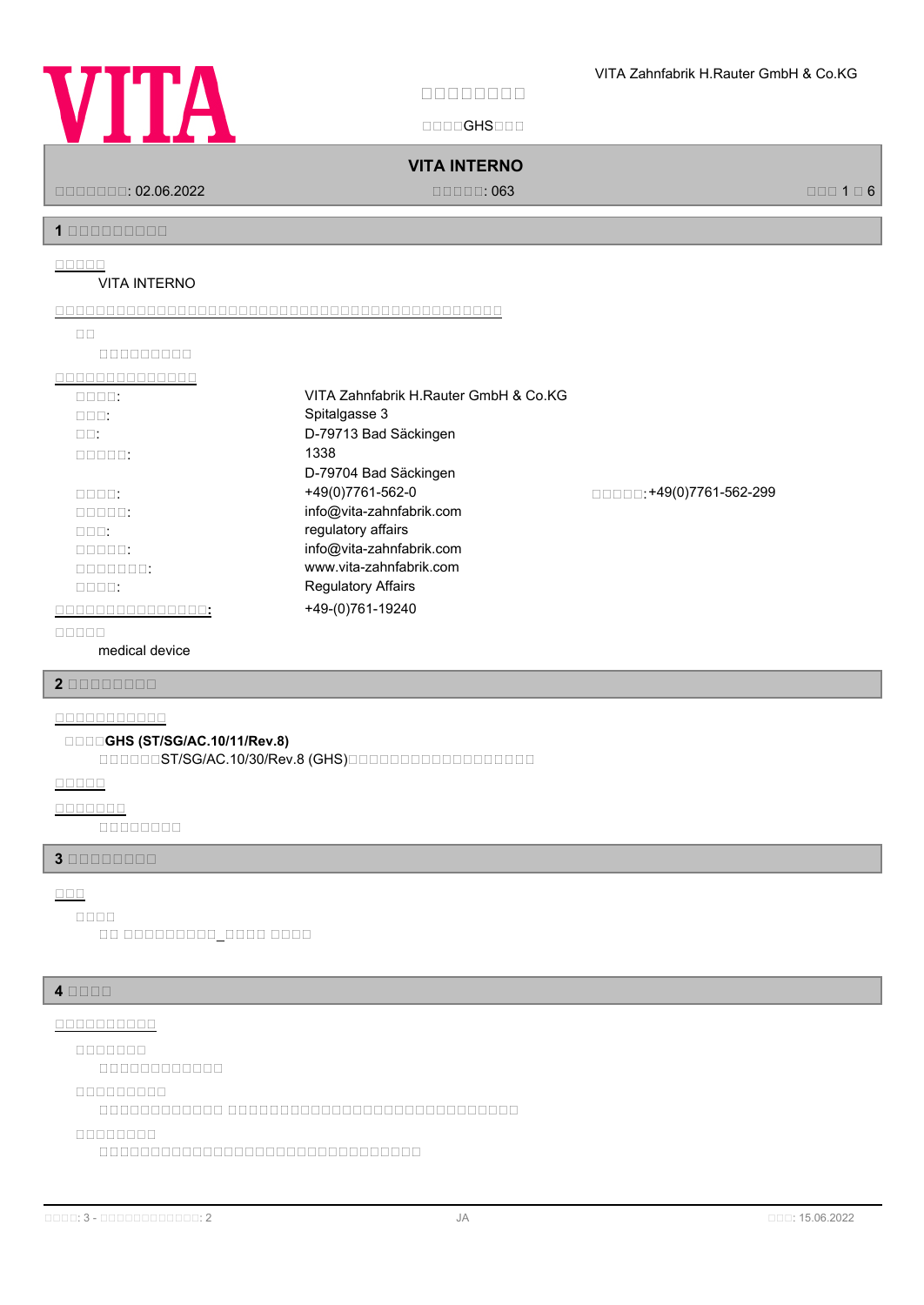# **VITA**

**安安安安安安安安**

国国国国GHS国国国

## **VITA INTERNO**

国国国国国国国: 02.06.2022 国国国国国: 063 国国国 2 国 6

**安安安**

国国国国国国国国国国国国国国国国国国国国.

**安安安安安安安安安安安安安安安安安安安安安**

国国国国国国国国

**安安安安安安安安安安安安安安安安安**

国国国国国国国国国国国国国

**5 BOODDD** 

#### **安安安**

**安安安安安安**

 $\Box$ 

## **安安安安安安安安安安安安安安安安**

国国国国国国国国

#### **安安安安安安安安安安安安安**

国国国国国: 国国国国国国国国国国国国国国国

#### **安安安安安**

国国国国国国国国国国国国国国国国国国国国国国 国国国国国国国国国国国国国国国国国国

#### **6 BEBEER**

#### **安安安安安安安安安安安安安安安安安安安安安安**

**安安安安安安安安**

国国国国国国国国国国国 国国国国国国国国国国国国

## **安安安安安安安安安安**

国国国国国国国国国国国国国国国国国国国国国国

#### **安安安安安安安安安安安安安安**

**安安安安安安安安安安**

国国国国国国国国国国国 国国国国国国国国国国国国国国国国国国国国国国国国国国国国国国

#### **安安安安安安安安安安**

国国国国国: 国国国国 国 7  $\Box$ 国国国国国: 国国国国 国 13

#### **7 安安安安安安安安安安安**

**安安安安安安安安安安安安安**

# **安安安安安安安安安安**

国国国国国国国国国国国国国国国 **安安安安安安安安安安安安安安安安安安**

## 国国国国国国国国国国国国国国国国

**安安安安安安安安安安安安安安安安**

国国国国国国国国国国国国国 国国国国国国国国国国国国国国国国国国国国 国国国国国国国国国国国国国国国国国国国国国国国国

#### **安安安安安安安安安安安安安**

**安安安安安安安安**

#### 国国国国国国国国国国国国国国国国

**安安安安安安安安安安安安**

## 国国国国国国国国国国国国国国国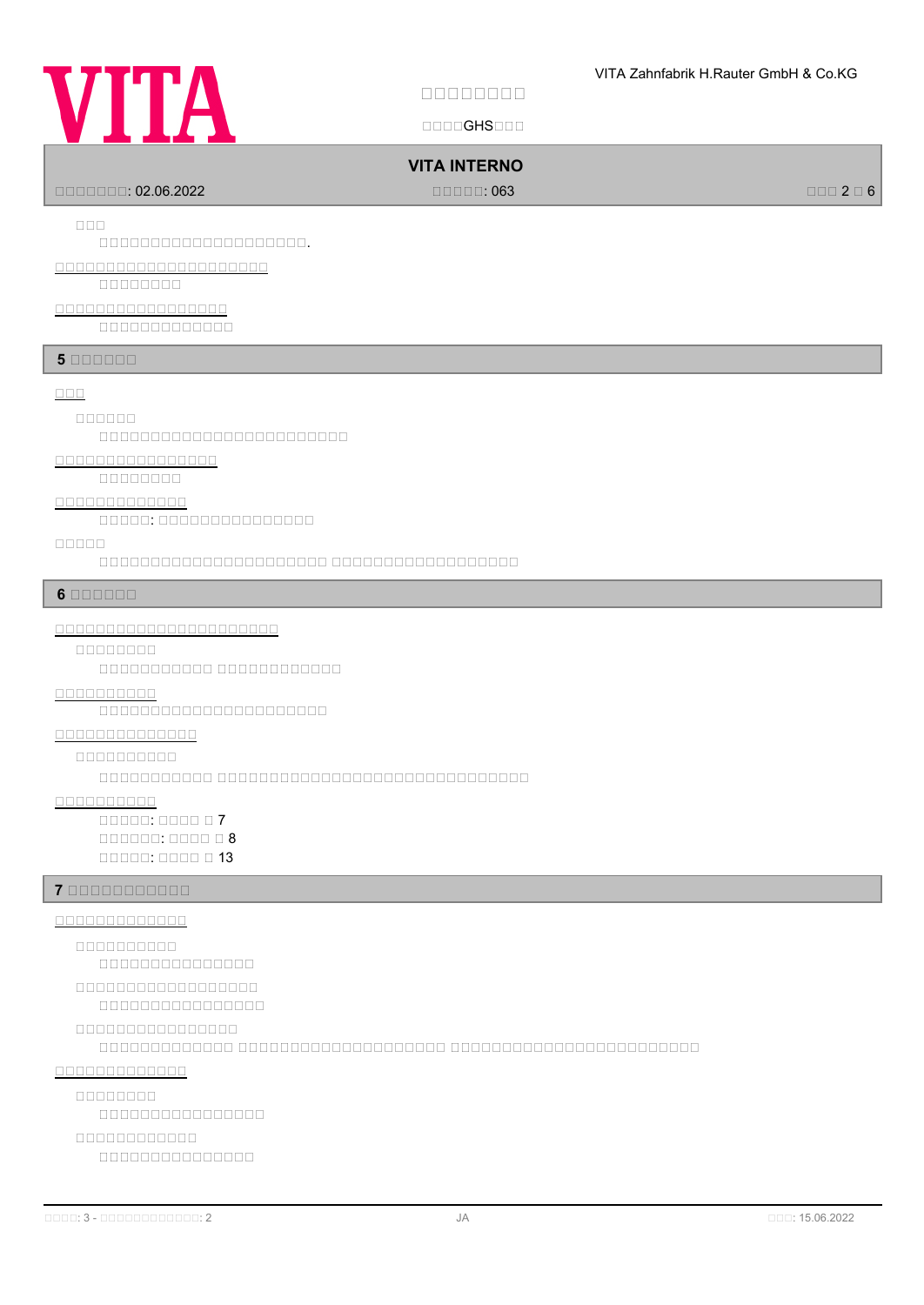

**安安安安安安安安**

国国国国GHS国国国

## **VITA INTERNO**

国国国国国国国: 02.06.2022 国国国国国: 063 国国国 3 国 6

**8 安安安安安安安安安安安**

## **安安安安安安安安**

#### **安安安安**

**安安安安安安安**

#### **安/安安安安安安安**

国国国国/国国国国国国国国国国国

#### **安安安安安**

 $\Box$ 国国国国国国国国国国国国国国国国国国国国国国国国国国国国国国国国国国国国国国国 国国国国国国国国国国国国国国国国国国国国国国国  $\Box$ 

#### **安安安安安**

国国国国国国国

#### **安安安安安安**

国国国国国国国国国国国国国国 国国国国国国国国国国国国国国国国国国国国国国国国国 国国国国国国国国国

#### **9 BEBEER 20 BEER**

| <u>00000000000000</u>                     |                  |                              |
|-------------------------------------------|------------------|------------------------------|
| $\Box \Box \Box \Box \Box$                | $\Box$ Box       |                              |
| $\square$ :                               |                  |                              |
| $\square \, \square$ :                    | $\Box \Box \Box$ |                              |
| 00000                                     |                  |                              |
| $\Box \Box / \Box \Box \Box \Box$         |                  | 00000000                     |
| 0000000000000:                            |                  | ?                            |
| $\Box$ $\Box$ $\Box$ :                    |                  | ?                            |
| $\Box$                                    |                  |                              |
| $\Box \Box / \Box \Box \Box$              |                  | 00000000                     |
| $\square \square$ :                       |                  | $\Box \Box \Box$             |
| 8888                                      |                  |                              |
| 000000000000:000000000                    |                  |                              |
| $\Box \Box \Box \Box$ :                   |                  | nnnnnnn                      |
| $\Box\Box\Box\Box\,$                      |                  | 00000000                     |
| 000000                                    |                  |                              |
| $\square \square$ :<br>$\square\square$ : |                  | 00000000<br>$\Box \Box \Box$ |
| $\Box \Box \Box \Box$                     |                  | 00000000                     |
| $\Box H \Box$ :                           |                  | 00000000                     |
|                                           |                  | $\Box \Box \Box$             |
| $\Box$ $\Box$ $\Box$ :<br>000000000       |                  |                              |
| 00000000                                  |                  |                              |
| n-000000/00000:                           |                  | 00000000                     |
| $\square \square \square$ :               |                  | <=1100 hPa                   |
| $(\Box 50 °C)$                            |                  |                              |
| $\square \square$ :                       |                  | 2,40000 g/cm <sup>3</sup>    |
| 000000:                                   |                  | 00000000                     |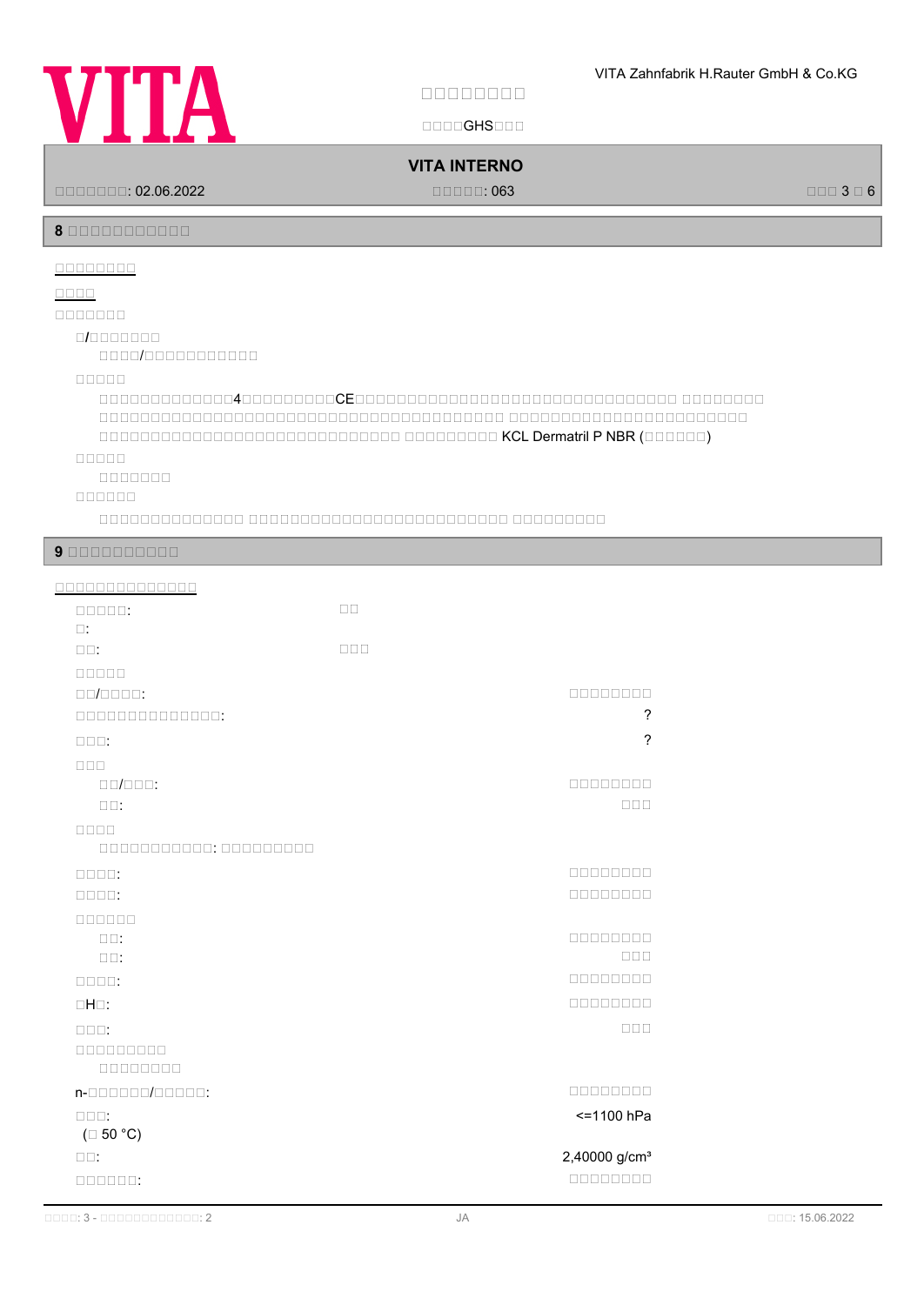

Ĭ

Ĭ

ľ

**安安安安安安安安**

国国国国GHS国国国

| ----                                                                                                                                                                                                                                                                                                                                                                             |                                |                           |
|----------------------------------------------------------------------------------------------------------------------------------------------------------------------------------------------------------------------------------------------------------------------------------------------------------------------------------------------------------------------------------|--------------------------------|---------------------------|
|                                                                                                                                                                                                                                                                                                                                                                                  | <b>VITA INTERNO</b>            |                           |
| $\Box$ $\Box$ $\Box$ $\Box$ $\Box$ : 02.06.2022                                                                                                                                                                                                                                                                                                                                  | $\Box \Box \Box \Box \Box$ 063 | $\Box \Box \Box 4 \Box 6$ |
| $\begin{array}{c} \square \, \square \, \square \, \square \, \square \, \square \end{array}$                                                                                                                                                                                                                                                                                    |                                |                           |
| 00000000000000000                                                                                                                                                                                                                                                                                                                                                                |                                |                           |
| $\Box\Box\Box\Box$                                                                                                                                                                                                                                                                                                                                                               |                                |                           |
|                                                                                                                                                                                                                                                                                                                                                                                  |                                |                           |
| 000000000                                                                                                                                                                                                                                                                                                                                                                        |                                |                           |
| $\Box \Box \Box \Box \Box$                                                                                                                                                                                                                                                                                                                                                       | 100,0%                         |                           |
| $\Box\Box\Box\Box\,$                                                                                                                                                                                                                                                                                                                                                             | 00000000                       |                           |
| $10$ nonconco                                                                                                                                                                                                                                                                                                                                                                    |                                |                           |
|                                                                                                                                                                                                                                                                                                                                                                                  |                                |                           |
| $\Box \Box \Box$<br>000000000000000000000000000                                                                                                                                                                                                                                                                                                                                  |                                |                           |
|                                                                                                                                                                                                                                                                                                                                                                                  |                                |                           |
| 00000000000000000000                                                                                                                                                                                                                                                                                                                                                             |                                |                           |
| 8888888888                                                                                                                                                                                                                                                                                                                                                                       |                                |                           |
| $\begin{array}{c} \rule{10pt}{2.5mm} \rule{2pt}{2.5mm} \rule{2pt}{2.5mm} \rule{2pt}{2.5mm} \rule{2pt}{2.5mm} \rule{2pt}{2.5mm} \rule{2pt}{2.5mm} \rule{2pt}{2.5mm} \rule{2pt}{2.5mm} \rule{2pt}{2.5mm} \rule{2pt}{2.5mm} \rule{2pt}{2.5mm} \rule{2pt}{2.5mm} \rule{2pt}{2.5mm} \rule{2pt}{2.5mm} \rule{2pt}{2.5mm} \rule{2pt}{2.5mm} \rule{2pt}{2.5mm} \rule{2pt}{2.5mm} \rule{$ |                                |                           |
|                                                                                                                                                                                                                                                                                                                                                                                  |                                |                           |
| $\begin{array}{c} \textcolor{red}{\textbf{1}} \textcolor{red}{\textbf{1}} \textcolor{red}{\textbf{1}} \textcolor{red}{\textbf{1}} \textcolor{red}{\textbf{1}} \textcolor{red}{\textbf{1}} \textcolor{red}{\textbf{1}} \textcolor{red}{\textbf{1}} \end{array}$<br>$\Box$ Box                                                                                                     |                                |                           |
| <b>ROODE</b>                                                                                                                                                                                                                                                                                                                                                                     |                                |                           |
| 00000000                                                                                                                                                                                                                                                                                                                                                                         |                                |                           |
| <u>0000000000000</u>                                                                                                                                                                                                                                                                                                                                                             |                                |                           |
| 000000000000000                                                                                                                                                                                                                                                                                                                                                                  |                                |                           |
| $11$ $0000$                                                                                                                                                                                                                                                                                                                                                                      |                                |                           |
| $\underline{\square\square\square\square}$                                                                                                                                                                                                                                                                                                                                       |                                |                           |
|                                                                                                                                                                                                                                                                                                                                                                                  |                                |                           |
| 000000000000000000000000000                                                                                                                                                                                                                                                                                                                                                      |                                |                           |
| 00000000                                                                                                                                                                                                                                                                                                                                                                         |                                |                           |
| 00000000000000000000000000                                                                                                                                                                                                                                                                                                                                                       |                                |                           |
| nnnnn<br>000000000000000000000000000                                                                                                                                                                                                                                                                                                                                             |                                |                           |
| 000000000000000000000                                                                                                                                                                                                                                                                                                                                                            |                                |                           |
| 000000000000000000000000000                                                                                                                                                                                                                                                                                                                                                      |                                |                           |
| 8888888888888                                                                                                                                                                                                                                                                                                                                                                    |                                |                           |
| 000000000000000000000000000                                                                                                                                                                                                                                                                                                                                                      |                                |                           |
| 00000000000000                                                                                                                                                                                                                                                                                                                                                                   |                                |                           |
| 000000000000000000000000000                                                                                                                                                                                                                                                                                                                                                      |                                |                           |
| 888888888<br>000000000000000000000000000                                                                                                                                                                                                                                                                                                                                         |                                |                           |
| 000000000000000000000                                                                                                                                                                                                                                                                                                                                                            |                                |                           |
| 000000EC00No 1272/2008 [CLP]0000000000000000000                                                                                                                                                                                                                                                                                                                                  |                                |                           |
|                                                                                                                                                                                                                                                                                                                                                                                  |                                |                           |
| $12$ on the $12$                                                                                                                                                                                                                                                                                                                                                                 |                                |                           |
| $\Box\Box$                                                                                                                                                                                                                                                                                                                                                                       |                                |                           |

国国国国国国国国国国国: 国国国国国 **安安安安安安安**

国国国国国国国国国国国国国国国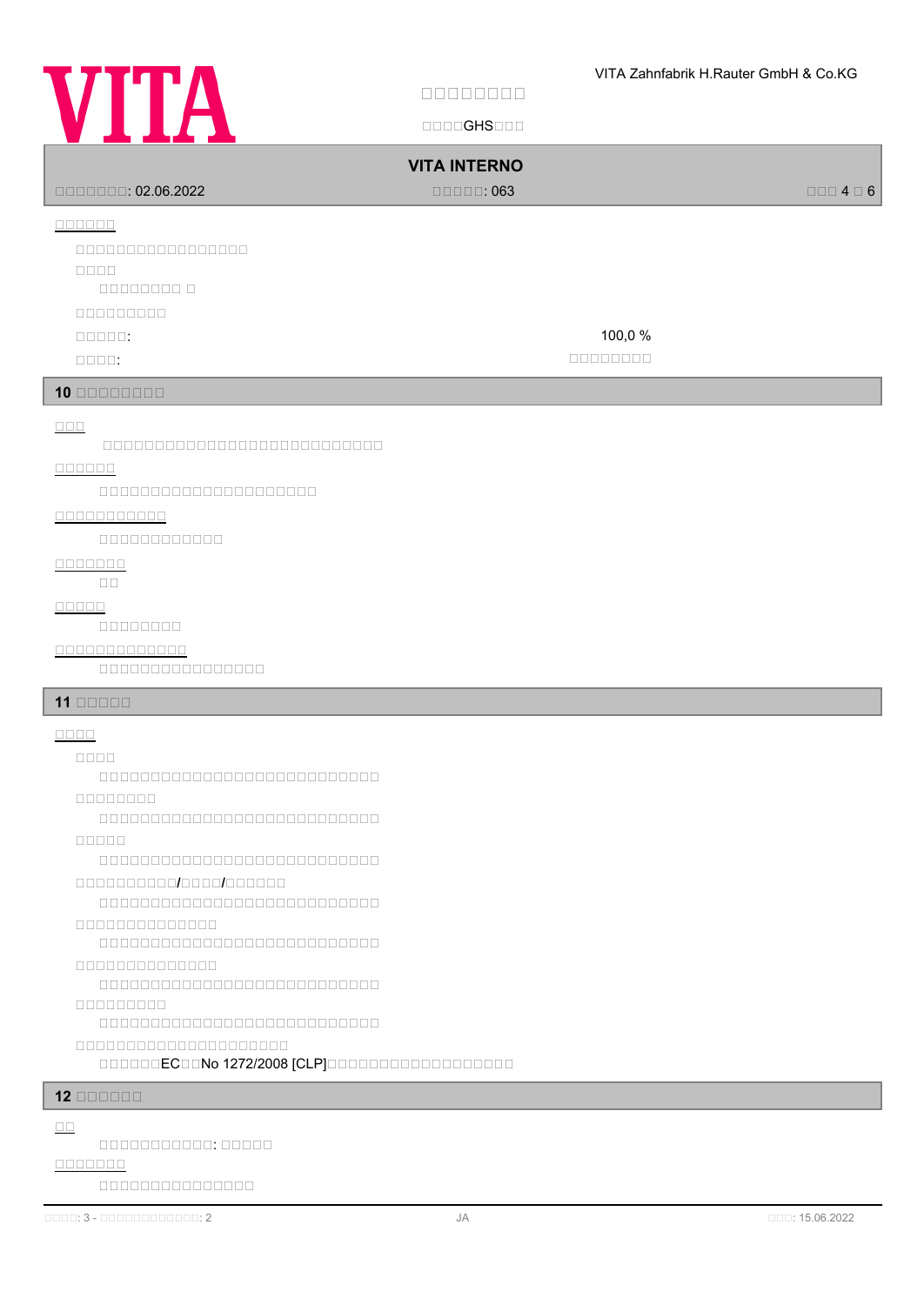# **VITA**

**安安安安安安安安**

国国国国GHS国国国

## **VITA INTERNO**

国国国国国国国: 02.06.2022 国国国国国: 063 国国国 5 国 6

#### **安安安安安**

国国国国国国国国国国国国国国国

#### **安安安安安安安**

国国国国国国国国国国国国国国国

#### **安安安安安安安安**

 $\Box$ 

#### **安安安安安安安安安**

国国国国国国国国

#### **安安安安安**

国国国国国国国国国国国国国

#### **13 BRANDAR**

#### **安安安安安安安**

**安安安安安**

国国国国国国国国国国国国国国国国国国国国国国 国国国国国国国国国国国国国国国国国国国

#### **安安安安安安**

国国国国国国国国国国国国 国国国国国国国国国国国国国国国国国国国国国国国国国国国国国国 国国国国国国国国国国国国国国国国国国国国国国 国国

#### **14 安安安安安安**

#### **安安安安 (IMDG)**

**UNGGBQGIDGG:** No dangerous good in sense of this transport regulation.

#### **安安 (ICAO-TI/IATA-DGR)**

#### **安安安安安安安**

#### 国国国国国国国国: 国国国

**安安安安安安安安安安安安安安**

## 国国国国国国国国

#### **MARPOL 73/78 BOODD II BOO IBC Code BOODDDOODD**

国国国

## **15 安安安安**

**安安安安安安**

#### **16 安安安安安安**

## **安安安安安安安安安**

ADR: Accord européen sur le transport des marchandises dangereuses par Route (European Agreement concerning the International Carriage of Dangerous Goods by Road) IMDG: International Maritime Code for Dangerous Goods IATA: International Air Transport Association GHS: Globally Harmonized System of Classification and Labelling of Chemicals

## **THE SET ASSESSED SET AS A REACT OF SET ASSESSI**NG UP A REACT AND **NO dangerous good in sense of this transport regulation. THE SEXT SEXTEES IN SERVIE SERVIES CONTINUES THE SEXTIME SERVIES IN SERVIES SERVIES IN SERVIES SERVIES SERVIES THE SEXT SEXTED SERVIES IN SERVIES SOLUTION SERVIES IN SERVIES SERVIES SERVIES SERVIES SERVIES SERVIES SERVIES**

**<u>UNBBBBBBBBB:</u>** No dangerous good in sense of this transport regulation.<br>
No dangerous good in sense of this transport regulation. **Ro dangerous good in sense of this transport regulation.**<br>TRIP TO MO dangerous good in sense of this transport regulation. **安安安安安安安安安安安安安安:** No dangerous good in sense of this transport regulation. **THE SEXT SEXTEES IN SERVIES SERVIES SERVIES SERVIES SERVIES SERVIES SERVIES SERVIES SERVIES SERVIES SERVIES SE**